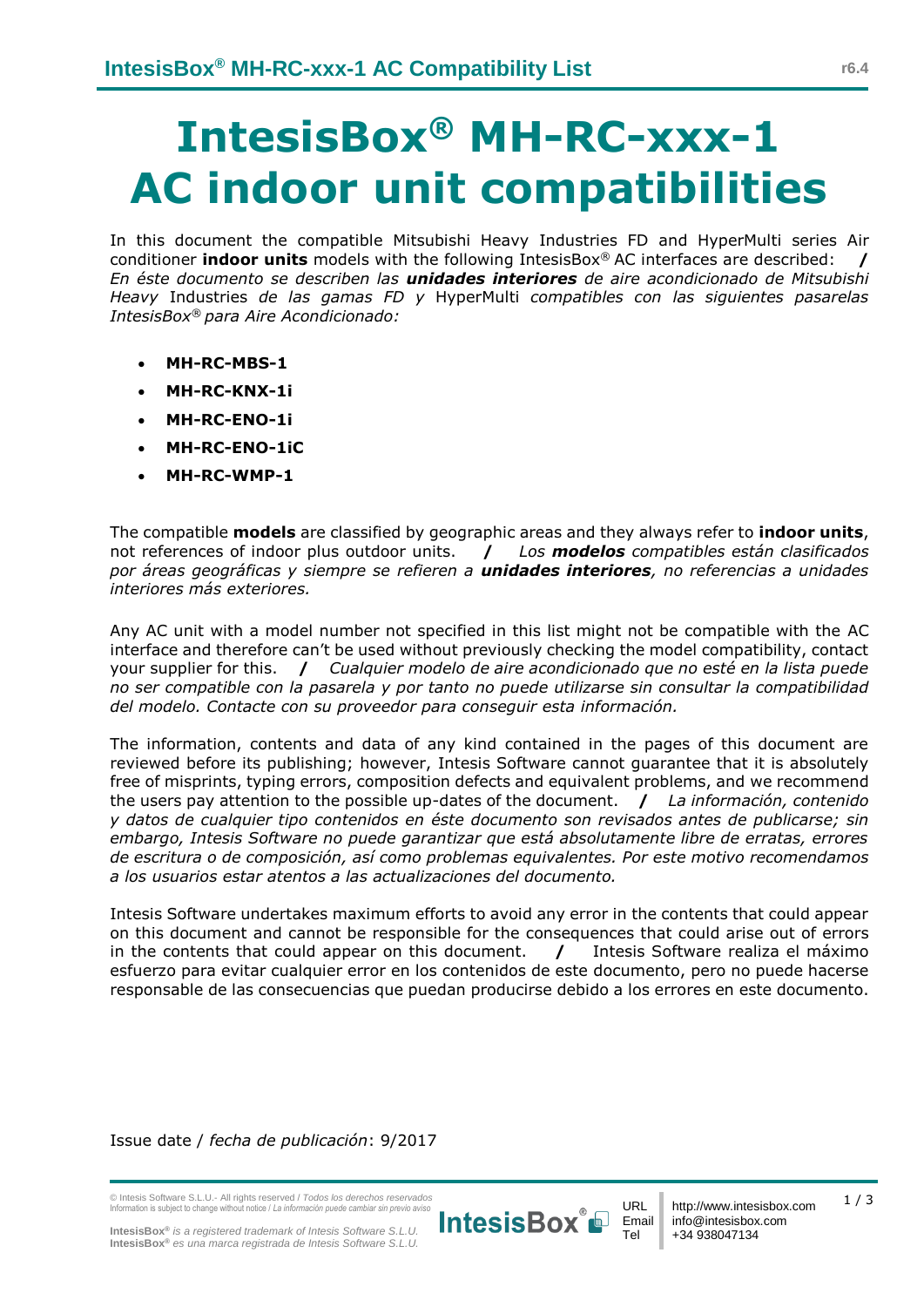## **1. Compatible AC indoor units / Unidades de Aire Acondicionado compatibles**

|                                                                                            | <b>SUPPORTED INDOOR UNIT MODELS</b>                                                                                                                           |                                          |                                   |  |
|--------------------------------------------------------------------------------------------|---------------------------------------------------------------------------------------------------------------------------------------------------------------|------------------------------------------|-----------------------------------|--|
| <b>TYPE OF INDOOR UNIT</b><br>TIPO DE UNIDAD INTERIOR                                      | MODELOS DE UNIDAD INTERIOR SOPORTADOS                                                                                                                         |                                          |                                   |  |
|                                                                                            | <b>RAC<sup>*</sup></b> Series                                                                                                                                 | <b>HYPERMULTI</b><br><b>SERIES (VRF)</b> | <b>FD SERIES</b>                  |  |
| CEILING CASSETTE 1-WAY / 1 VÍAS                                                            |                                                                                                                                                               | FDTS xx KXE6 y                           |                                   |  |
|                                                                                            |                                                                                                                                                               | FDTQ xx KXE6 y                           |                                   |  |
| CEILING CASSETTE 2-WAY / 2 VÍAS                                                            |                                                                                                                                                               | FDTW xx KXE6 y                           |                                   |  |
| CEILING CASSETTE 4-WAY / 4 VÍAS                                                            |                                                                                                                                                               | FDT xx KXE6 y                            | $FDT \times\!\!\times V$ y        |  |
|                                                                                            |                                                                                                                                                               | FDTC xx KXE6 y                           | FDTC $\times \times$ V $\times$   |  |
| DUCT CONNECTED HIGH STATIC<br>PRESSURE /<br>CONDUCTOS ALTA PRESIÓN<br><b>ESTÁTICA</b>      |                                                                                                                                                               | FDU xx KXZE1<br>FDU xx KXE6 y            | $FDU \times x V y$<br>FDUA xx V y |  |
| DUCT CONNECTED MIDDLE STATIC<br>PRESSURE /<br>CONDUCTOS MEDIANA PRESIÓN<br><i>ESTÁTICA</i> |                                                                                                                                                               | FDUM xx KXE6 y                           | FDUM $\times\times$ V $\times$    |  |
| DUCT CONNECTED LOW STATIC<br>PRESSURE /<br>CONDUCTOS BAJA PRESIÓN<br><b>ESTÁTICA</b>       |                                                                                                                                                               | FDUT XX KXE6 y                           |                                   |  |
| DUCT CONNECTED COMPACT /<br><b>CONDUCTOS COMPACTA</b>                                      | $SRR \times X$ ZJ- $S^*$<br>SRR xx ZM-S*                                                                                                                      | FDUH xx KXE6 y                           |                                   |  |
| <b>CEILING SUSPENDED</b>                                                                   |                                                                                                                                                               | FDE $\times\times$ KXE6 $\times$         | FDEN $\times\times$ V $\times$    |  |
| FLOOR STANDING 2-WAY / 2 VÍAS                                                              |                                                                                                                                                               | FDFW xx KXE6 y                           |                                   |  |
| FLOOR STANDING UNITS WITH<br>CASING / SUELO CON ENVOLVENTE                                 | SRF xx ZIX-S*<br>SRF xx ZJX-S*<br>SRF xx ZMX-S*<br>SRF xx ZMXA-S*                                                                                             | FDFL $\times\times$ KXE6 $\times$        | FDF $\times\times$ V $\times$     |  |
| FLOOR STANDING UNITS WITHOUT<br>CASING / SUELO SIN ENVOLVENTE                              |                                                                                                                                                               | FDFU xx KXE6 y                           |                                   |  |
| WALL MOUNTED / PARED                                                                       | SRK xx HE-S1<br>SRK xx YMA-S*<br>SRK xx ZG-S*<br>SRK xx ZHX-S*<br>SRK xx ZIX-S*<br>SRK $X \times Z$ J-S $*$<br>SRK xx ZJR-S*<br>SRK xx ZJX-S*<br>SRK xx ZK-S* | FDK xx KXE6 y                            |                                   |  |

<sup>\*</sup> Indoor units require optional part SC-BIKN-E(A), supplied by Mitsubishi Heavy Industries. / Las unidades interiores requieren el opcional SC-BIKN-E(A) suministrado por Mitsubishi Heavy Industries.

© Intesis Software S.L.U.- All rights reserved / *Todos los derechos reservados* Information is subject to change without notice / *La información puede cambiar sin previo aviso*

<span id="page-1-0"></span>URL IntesisBox P Tel



2 / 3

**IntesisBox®** *is a registered trademark of Intesis Software S.L.U.* **IntesisBox®** *es una marca registrada de Intesis Software S.L.U.*